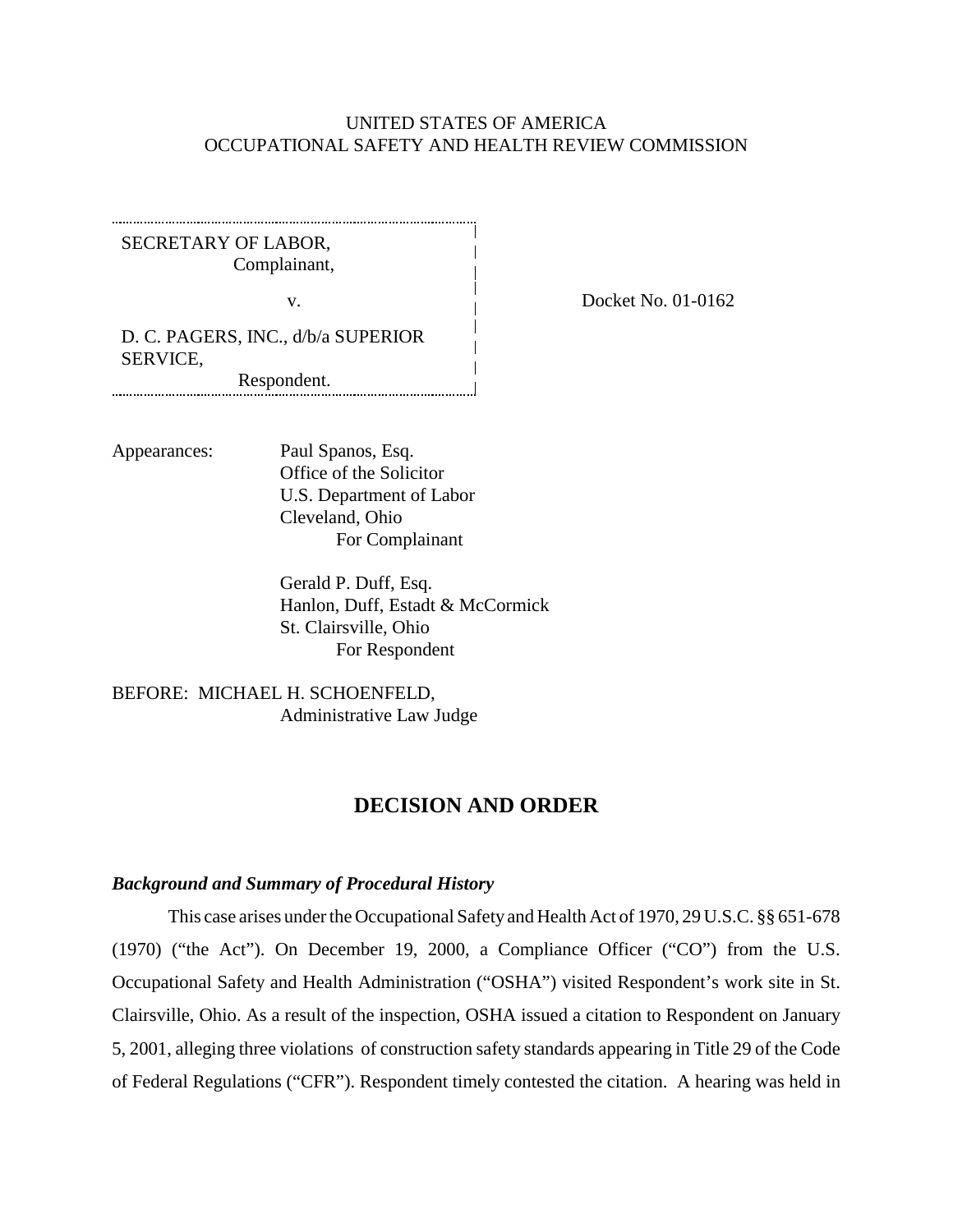Pittsburgh, Pennsylvania on June 5, 2001. No affected employees sought party status. Both parties have filed post-hearing briefs. $<sup>1</sup>$ </sup>

#### *Jurisdiction*

It is alleged and undenied that at all relevant times Respondent has been an employer engaged in electrical contracting. There is no dispute that Respondent uses goods or materials which have moved in interstate commerce. I find as fact that Respondent is engaged in a business affecting interstate commerce.

Based on the above finding, I conclude that Respondent is an employer within the meaning of section 3(5) of the Act. Accordingly, the Occupational Safety and Health Review Commission ("the Commission") has jurisdiction over the parties and the subject matter.

#### *Discussion*

This is a case in which the two citation items remaining in contest<sup>2</sup> are both vacated because

<sup>2</sup> Respondent's motion to dismiss Item 3 of Citation 1 was granted at the hearing. (Tr. 9) The Secretary's brief falsely states that the Administrative Law Judge "sua sponte vacated Citation 1, Item 3....." (Sec. Brief, fn. 1 at p. 2).

The item was dismissed as a result of granting Respondent's motion. In fact, Respondent raised the issue of it having been cited under a non-existent standard as early as the informal conferences at the OSHA area office. (Tr. 8) It sought dismissal or amendment of this item in writing to the area director by letter dated January 23, 2001. In that letter, Respondent even identified for OSHA the relevant sections of OSHA's own Field Inspection Reference Manual regarding withdrawal or amendment of the citation where an incorrect standard had been cited. Respondent specifically moved to dismiss the item on March 12, 2001, in its Answer to the complaint. Respondent's Pretrial Statement of May 11, 2001, again noted that "Respondent has moved to dismiss Citation 1, Item 3. It is believed that such motion still pends." Finally, in his very first opportunity to address the bench at the hearing, Respondent's counsel stated, "[n]umber one, we move to dismiss Citation [1, Item] Number 3, for the reasons set forth in the pleadings....This has been raised repeatedly and has not been addressed by briefs from the government." (Tr. 7-8). The

<sup>&</sup>lt;sup>1</sup> Complainant's brief makes several arguments regarding an employer identified as "Complete General." While not a party to this case, it will be assumed that the brief, or portions thereof, were excerpted from a similar document used in another case. Nonetheless, the substance of the arguments made in behalf of this other employer have been considered as far as they are relevant to this case.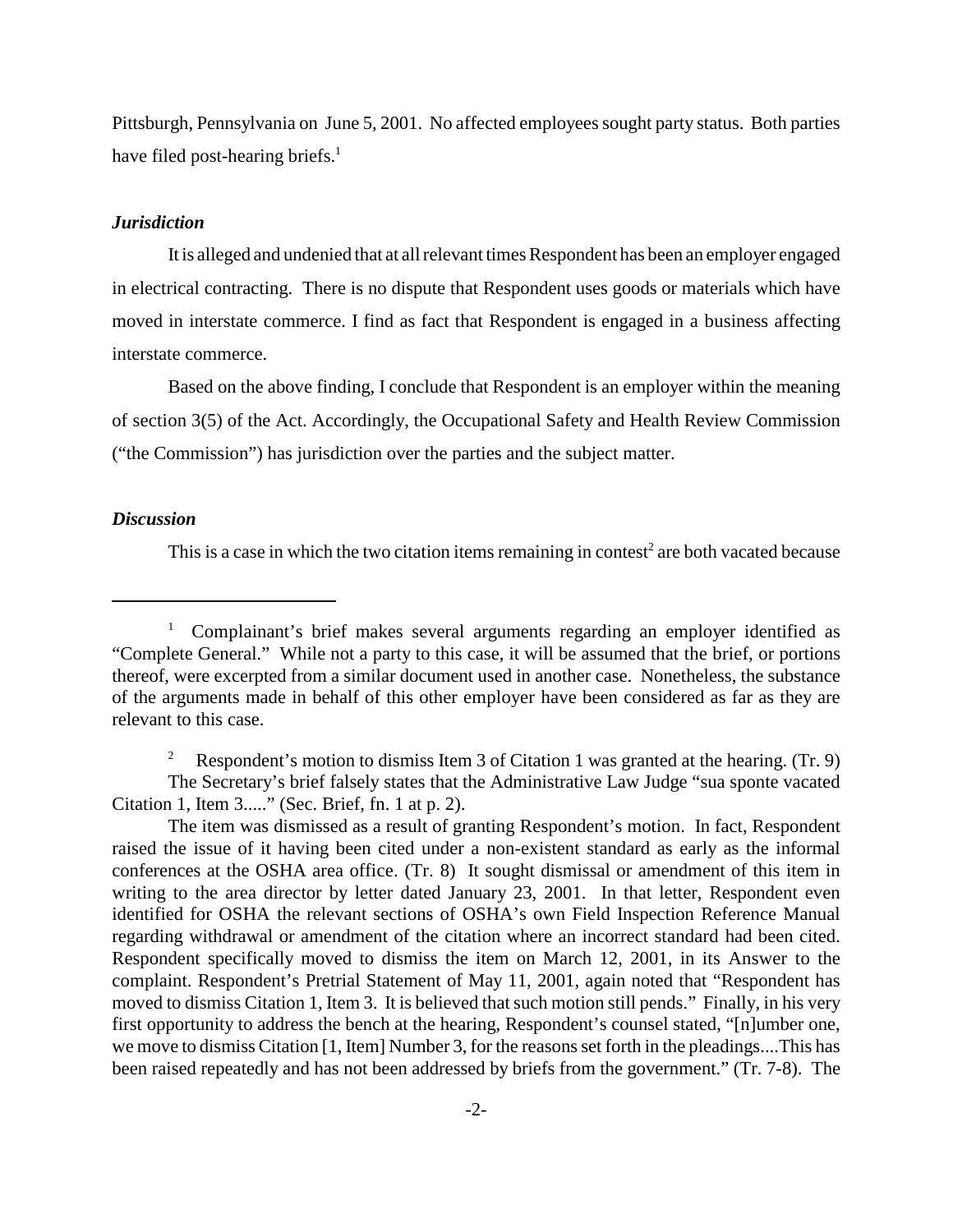the Secretary has failed to show, by a preponderance of the evidence, that particular hazards which would trigger the requirements of the cited standards were present or likely to be present at the work site. In each instance, the investigating Compliance Officer lacked experience, accurate information or any basis, other than speculation, upon which to base his conclusion that hazards arose or were likely to arise out of the operations being performed.

In general, to prove a violation of a standard, the Secretary must demonstrate by a preponderance of the evidence (1) that the cited standard applies, (2) noncompliance with the terms of the standard, (3) employee exposure or access to the hazard created by the noncompliance, and (4) the employer knew, or with the exercise of reasonable diligence could have known, of the condition. *Astra Pharmaceutical Products, Inc.*, 9 BNA OSHC 2126, 2129 (No. 78-6247, 1981); *Dun-Par Engineered Form Co.*, 12 BNA OSHC 1949 (No. 79-2553), *rev'd & remanded on other grounds*, 843 F.2d 1135 (8th Cir. 1988), *decision on remand,* 13 BNA OSHC 2147 (1989). Where the allegation is that Respondent failed to train employees in recognizing and avoiding dangerous circumstances at the particular site (Item 1) or that its employees at the site failed to use eye protection appropriate for the working conditions with which they were actually confronted, (Item 2), the Commission looks to the language of the cited standard in determining whether it applies to the facts of a case. *Unarco Commercial Prod*., 16 BNA OSHC 1499, 1502 (No. 88-1555, 1993).

## Citation 1, Item 1 29 CFR  $\S$  1926.21(b)(2)<sup>3</sup>

The Commission has long been acquainted with the standard cited in Item 1. Its decisions interpreting this standard have their genesis in the opinion of the United States Court of Appeals for the Sixth Circuit in *H.C. Nutting Company v. OSHRC*, 615 F.2d 1360 (6<sup>th</sup> Cir. 1980). There, faced

Secretary was afforded yet another opportunity to reply to the motion. After both parties were heard in the issue, Respondent's motion was granted.

<sup>&</sup>lt;sup>3</sup> The cited standard provides:

<sup>(2)</sup> The employer shall instruct each employee in the recognition and avoidance of unsafe conditions and the regulations applicable to his work environment to control or eliminate any hazards or other exposure to illness or injury.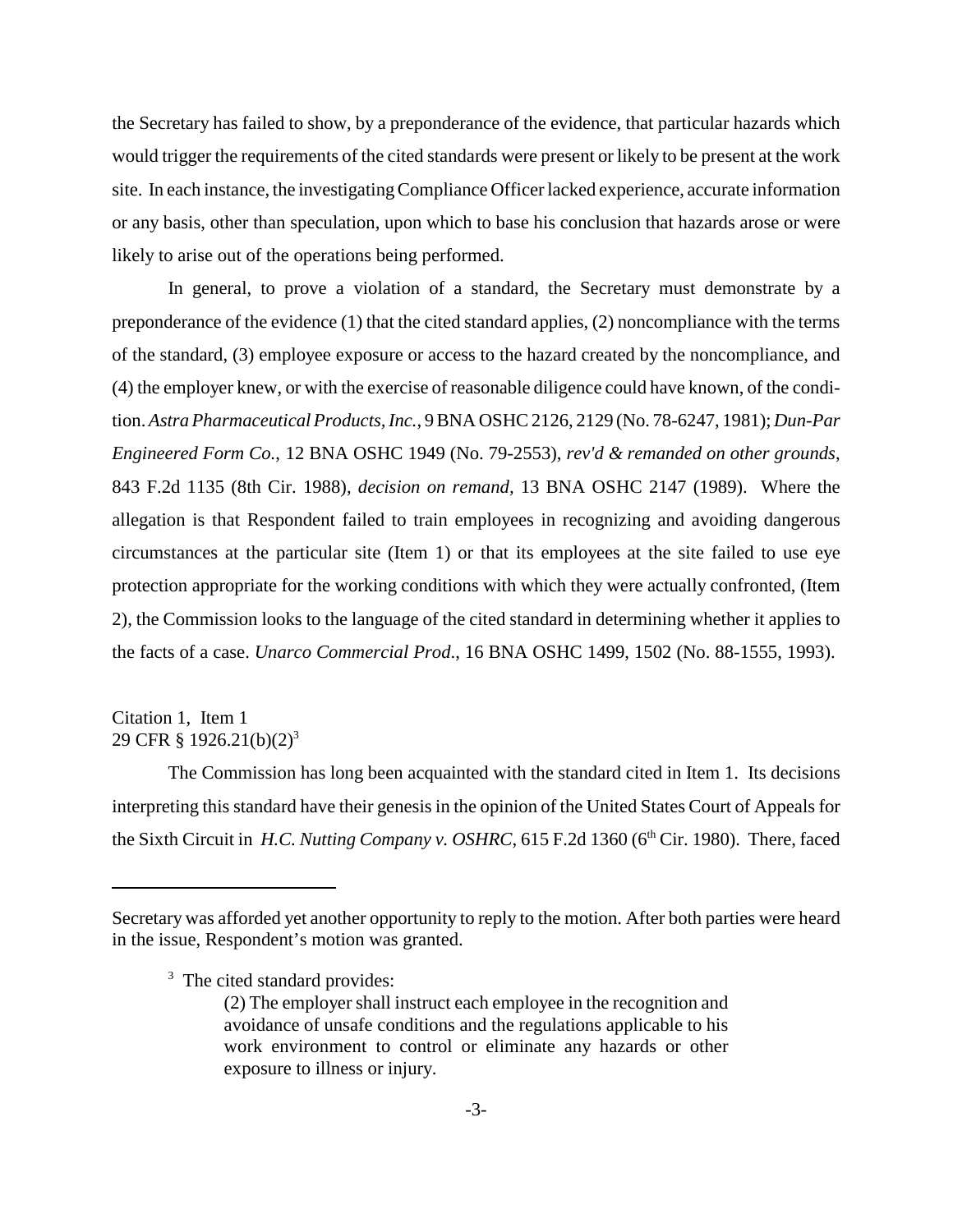with the argument that the standard was vague, the court said:

Fairly read, the regulation requires that an employer inform employees of safety hazards which would be known to a reasonably prudent employer or are which are addressed by specific OSHA standards.

For example, the Commission said in its recent decision in *Capform, Inc.* , 19 BNA OSHC 1374,

1376 (No.99-0322, 2001)("*Capform*");

Under § 1926.21(b)(2), an employer must instruct its employees in the recognition and avoidance of those hazards of which a reasonably prudent employer would have been aware. [T]o prove a violation of § 1926.21(b)(2)...the Secretary must show that [the] employer failed to provide the instructions which a reasonably prudent employer would have given in the same circumstances. Employees must be given instructions on (1) how to recognize and avoid the unsafe conditions which they may encounter on the job, and (2) the regulations applicable to those hazardous conditions. An employer's instructions must be "specific enough to advise employees of the hazards associated with their work and the ways to avoid them" and modeled on any applicable standards.

(Citations omitted.)

In this case, for the reasons which follow, I find that the Secretary has established neither the presence of hazards nor the existence of another regulation applicable to such hazards which would require a reasonably prudent employer to take the actions which Respondent has been cited for failing to take.

The citation alleged that Respondent did not comply with the cited standard because "[O]n the site, training of the procedures for safety related work practices when working on live electrical was not provided.". He testified that he based this alleged violation on his belief that employees were not using required eye protection while testing an electrical panel or while cutting plastic pipe ("PVC").

Under *Capform*, where there is an alleged failure of an employer to properly instruct employees regarding hazards at their particular work site, it is incumbent on the Secretary to show that certain hazards existed or could reasonably be anticipated to occur at the site and that the employees' training failed to properly deal with those hazards. Here, the CO, in a general statement, correctly opined that the standard requires that "employees be trained (about) specific hazards which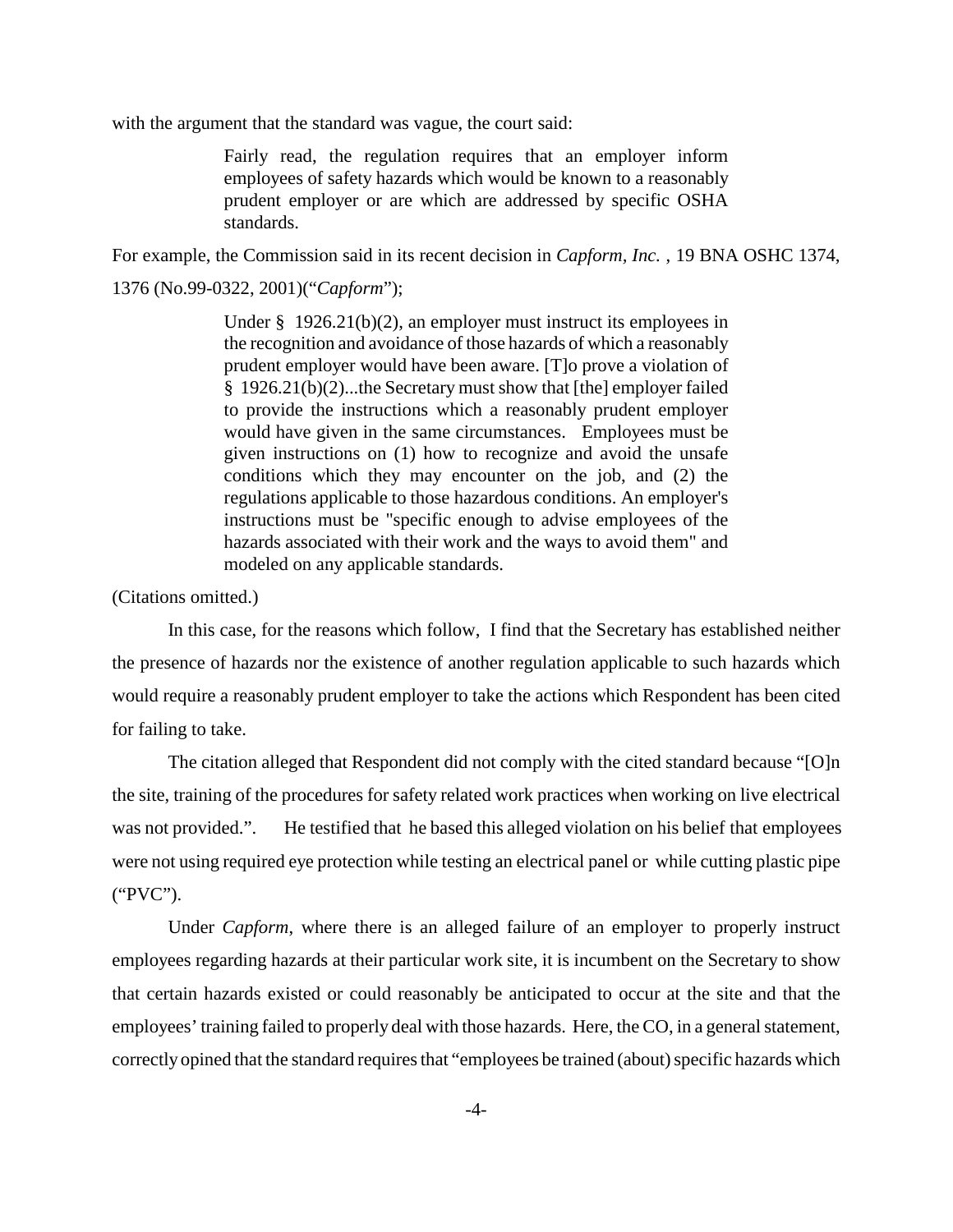could be encountered during working on electrical equipment." (Tr. 24) He was less than clear, however, in attempting to identify any particular hazards which could occur at this site and for which employees were not appropriately instructed.

The CO testified that according to his interviews, the employees

had not had training in safety-related work practices in regard to arc blast zones or working on live electrical in determining what hazards or what personal protective equipment would be suitable for that particular work.

(Tr. 24-5). Based on this statement, the CO apparently believed that two hazards existed at the site for which the employees had not been trained, *i.e.*, "determining where the arc blast zone was, or what type of equipment would be suitable for working on the energized equipment at that particular site." (Tr. 25, 29). $4$  I conclude, however, that the Secretary failed to show that Respondent's employees were required to receive training about arc blasts. I further conclude that the employees did, in fact, receive the required training about general electrical hazards.

First, the CO's testimony as to his interviews of Respondent's employees at the site gives little confidence to the conclusions he reached. According to the CO, he interviewed Mr. Dillon at the site. The CO stated that Dillon described himself as "a foreman" [for Respondent]. (Tr. 16). The CO, however, could not even identify the other employee he supposedly interviewed at the site, (Tr. 17), and based upon his demeanor and behavior at the hearing and his propensity to give evasive or incomplete answers, his testimony is found to be generally lacking in credibility.

Second, no arc blast occurred and the record does not support the CO's assumption that there was a reasonable expectation that there could be an arc blast at this site. It is less than clear from his testimony that the CO even understood the nature of arc blasts. His statements in this regard were gelogenic. They were neither elucidating nor did were they accompanied by any indicia of reliability. (Tr. 19-20) In addition, the evidence does not show that he had any expertise, education or experience in electrical equipment or circuits. (Tr. 12-3). On the other hand, the testimony of Roy Dutcher is far more probative and reliable. Even taking into account his stake in the proceedings and possible bias, I find Dutcher's testimony more credible than that of the CO. His demeanor at the

 $4\,$  At other times during his testimony, the CO seemed to identify a lack of training in dealing with electrical hazards more generally. (Tr. 25-26).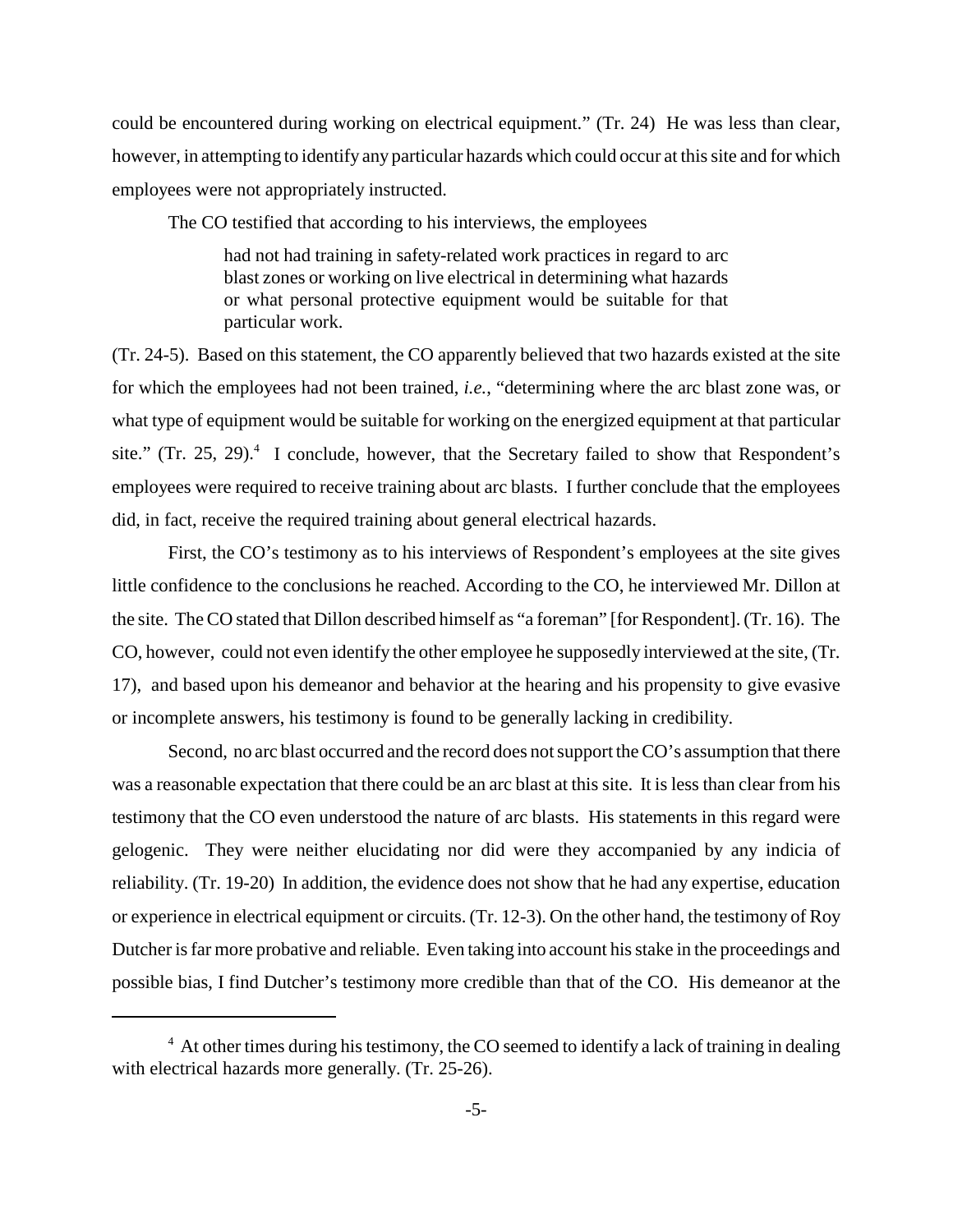hearing was indicative of a forthright and candid witness. Further, his understanding of the nature of arc blasts and his opinion as to the likelihood of them occurring under the circumstances at the site was far more reliable in that it was based on significant and relevant experience and established credentials to offer such an opinion. (Tr. 41-42, 48-49, 57-60) Additionally, the reliability of his opinion was bolstered during cross-examination. (Tr. 51-56) Considering the testimony of these two witnesses, the CO's reliance on the possibility of an arc blast to conclude that Respondent's employees lacked appropriate training is rejected. In the absence of a reasonable expectation that an arc blast could occur on the site,<sup>5</sup> Respondent cannot be found in violation of the cited standard for not instructing its employees in how to deal with such an event.

Third, even if the CO's testimony were interpreted to mean that Respondent lacked a reasonable safety program or failed to provide safety training in general, (*e.g.,* Tr. 25-6) his testimony is rejected. The CO did not have a copy of Respondent's safety program or training materials at the time the citations were issued, but he did have an employee statement that such a materials in fact existed. (Tr. 23) There is no claim or evidence that the CO made any requests of more senior company officials for these materials and he did not receive a copy of such materials until the informal conference. (Tr. 28-9). The CO thus had little or no basis on which to fairly evaluate the nature, extent or content of Respondent's training when he issued the citation. Without such a basis, his determination lacks merit.<sup>6</sup>

For the above reasons, I conclude that the record in this case does not show by a preponderance of the reliable evidence that Respondent failed in its responsibility to instruct or train employees as alleged in Item 1 of the Citation. Accordingly, the Item is VACATED.

Citation 1, Item 2

<sup>&</sup>lt;sup>5</sup> Moreover, there is no substantial evidence that an arc blast hazard should be known to Respondent by virtue of a specific OSHA standard. The CO conceded that the hazard of an arc blast is not included in the "417 standard, which is safety-related work practices" (presumably relating to electrical hazards.)

<sup>&</sup>lt;sup>6</sup> There is also credible testimony that both of Respondent's employees at the site had received training appropriate to the cited standards. (Tr. 46- 47; Ex. R-1,2)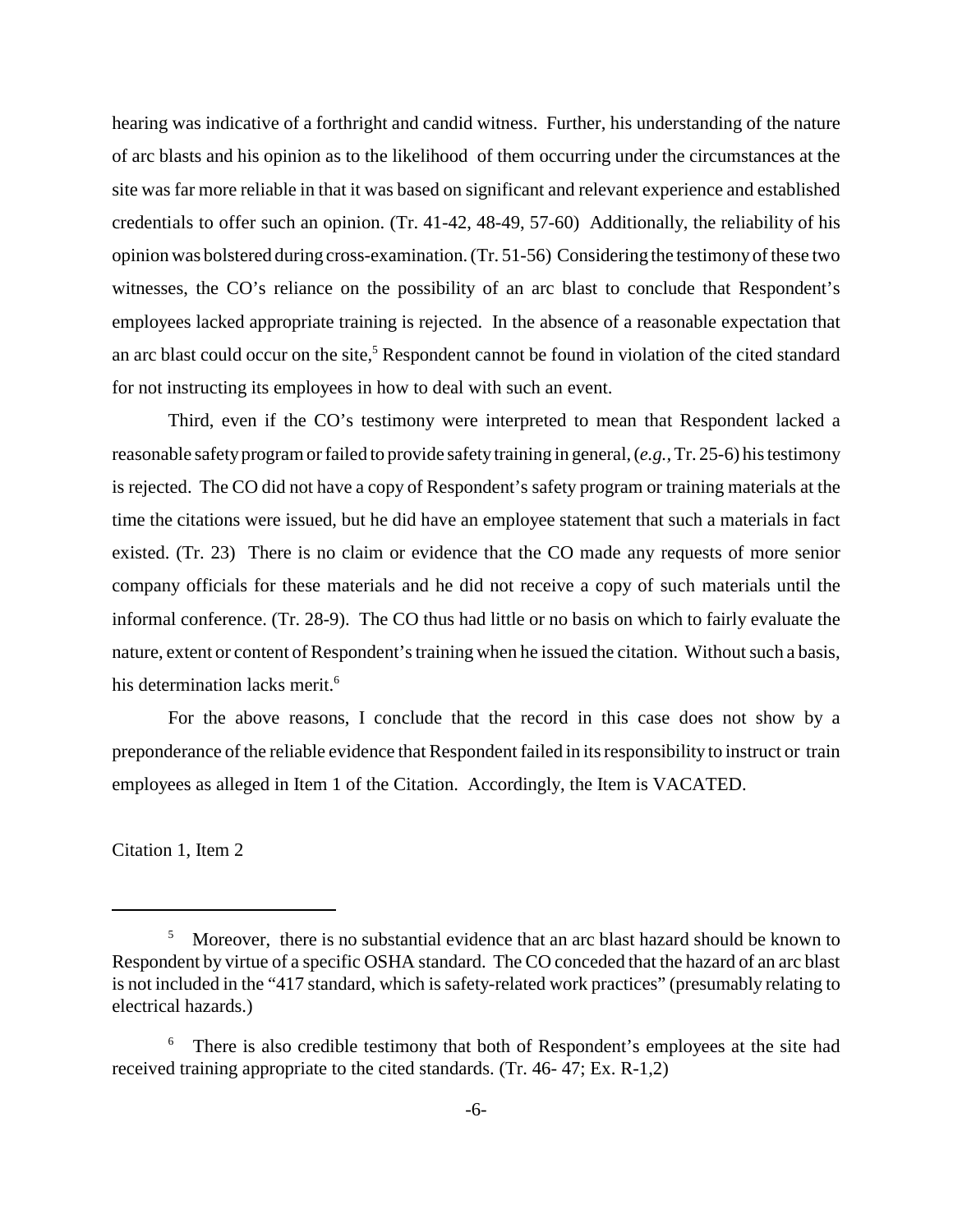### 29 CFR § 1926.102(a)(1)<sup>7</sup>

This item alleges that Respondent's employees did not use appropriate eye and face protection while performing electrical work at the site as required by the cited standard.

For reasons similar to those stated above, I find that the Secretary has failed to show the existence or likelihood of an "operation (that) present(ed) potential eye or face injury" under the circumstances of this case.

The Commission has held that the personal protective equipment general industry standard requiring eye protection in almost the same language <sup>8</sup> "applies when an employee is 'exposed to eye or face hazards from flying particles.' " *Nordam Group*, 2001 *OSHARC LEXIS 37,* (No. 99-0954, May 18, 2001). The CO testified that there were two bases for his issuance of this Item. The first was that employees were testing an electrical panel which if energized, could create an arc blast causing injury to the employees' eyes or face. The second was that in cutting PVC pipe, the employees were exposed to potential eye injury from fragments of the pipe. (Tr. 19).

As discussed above, the record in this case does not show that an arc blast hazard existed or could reasonably be anticipated at the site. $9$  By itself, this is a sufficient reason to reject the CO's theory. There is, however, a matter of factual testimony warranting resolution.

There is some dispute as to whether Dillon was testing the electrical panel or merely observing the labels on the breakers within the panel. The CO initially testified that he observed an

<sup>8</sup> The standard at 29 CFR  $\S$  1910.133(a)(1) provides;

Eye and face protection. (a) General Requirements. (1) The employer shall ensure that each affected employee uses appropriate eye or face protection when exposed to eye or face hazards from flying particles, molten metal, liquid chemicals, acids or caustic liquids, chemical gases or vapors, or potentially injurious light radiation.

<sup>9</sup> On cross-examination, the CO later opined that "eye protection is needed anytime" you're working on any kind of electrical." Indeed, the CO further expanded his theoretical universe of safety stating that eye protection would be needed "anytime you're on the site." (Tr. 35).

<sup>&</sup>lt;sup>7</sup> The cited standard states:

<sup>(1)</sup> Employees shall be provided with eye and face protection equipment when machines or operations present potential eye or face injury from physical, chemical, or radiation agents.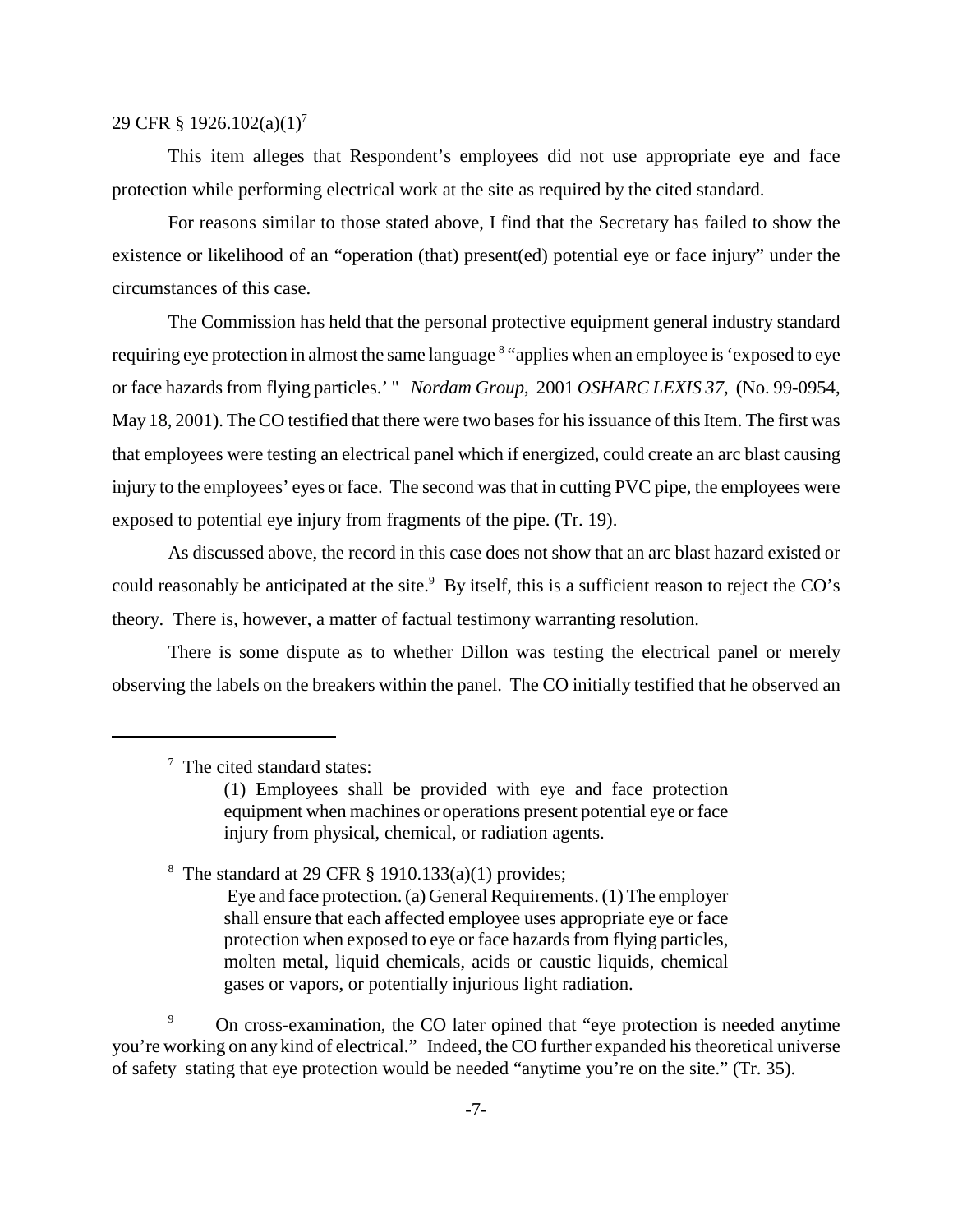employee of Respondent testing a circuit at an electrical panel. (Tr. 15) He later used more ambiguous terms, testifying that his interview with Dillon "indicated" that Dillon was doing testing and that he was "right up at the panel." (Tr. 21, 38) The second of Respondent's employees at the site, Mr. Thalman, who is also a qualified electrician (Tr. 63-4), testified that he was "standing right behind" Dillon when Dillon was "checking the markers on the breakers to match the receptacles." (Tr. 66) Thalman had turned off the power to the box at two points. (Tr. 66-67) The record shows that Respondent's employees routinely carry electrical testers with them and that it is considered "standard procedure" "to check the voltage coming in (to a panel)" with a tester. (Tr. 68-69.) Although Thalman conceded that he did not know if Dillon actually tested the panel in question, (Tr. 68), Dillon clearly had a tester with him at the box and testing the box would have conformed to their "standard procedure." It is thus reasonable to infer that Dillon tested the panel before proceeding to check the markings. And were it determinative, Iwould find that Dillon used his tester to make sure there was no voltage to the box before proceeding to do anything else, whether checking labels or other work. Such a finding does not, however, make the Secretary's case.<sup>10</sup> There is still no substantial, reliable evidence that if the panel were energized or if Dillon used a tester at the panel, or both, there was a reasonable expectation that such conditions would, in the words of the standard, "present potential eye or face injury...."

Finally, the CO's rationale for asserting that a condition raising potential injury arose from the cutting of PVC pipe at the site is rejected. On this record, the CO's conclusion is highly speculative, at best. He did not observe any cutting of PVC pipe during inspection. (Tr. 32). In fact, he admitted that he had never experienced anyone having an eye injury resulting from the cutting of PVC pipe with a hack saw. (Tr 32-33.) Neither had any of Respondent's employees been aware of any injuries arising from the operation they were performing. (Tr. 48; 66). Dutcher explained why an injury of the type speculated by the CO was unlikely. (Tr. 56-56). Thus, there was no condition of "flying particles" as asserted by the Secretary. (Sec Brief, p. 2). For the reasons previously set forth, Dutcher's testimony as to conditions arising from the cutting of PVC pipe with a hand -held hack saw, as in this case, is given far more probative weight than that of the CO. Accordingly, it

 $10$  The failure of either party to call Dillon as a witness raises no inference as to the nature of the factual testimony he would have given.